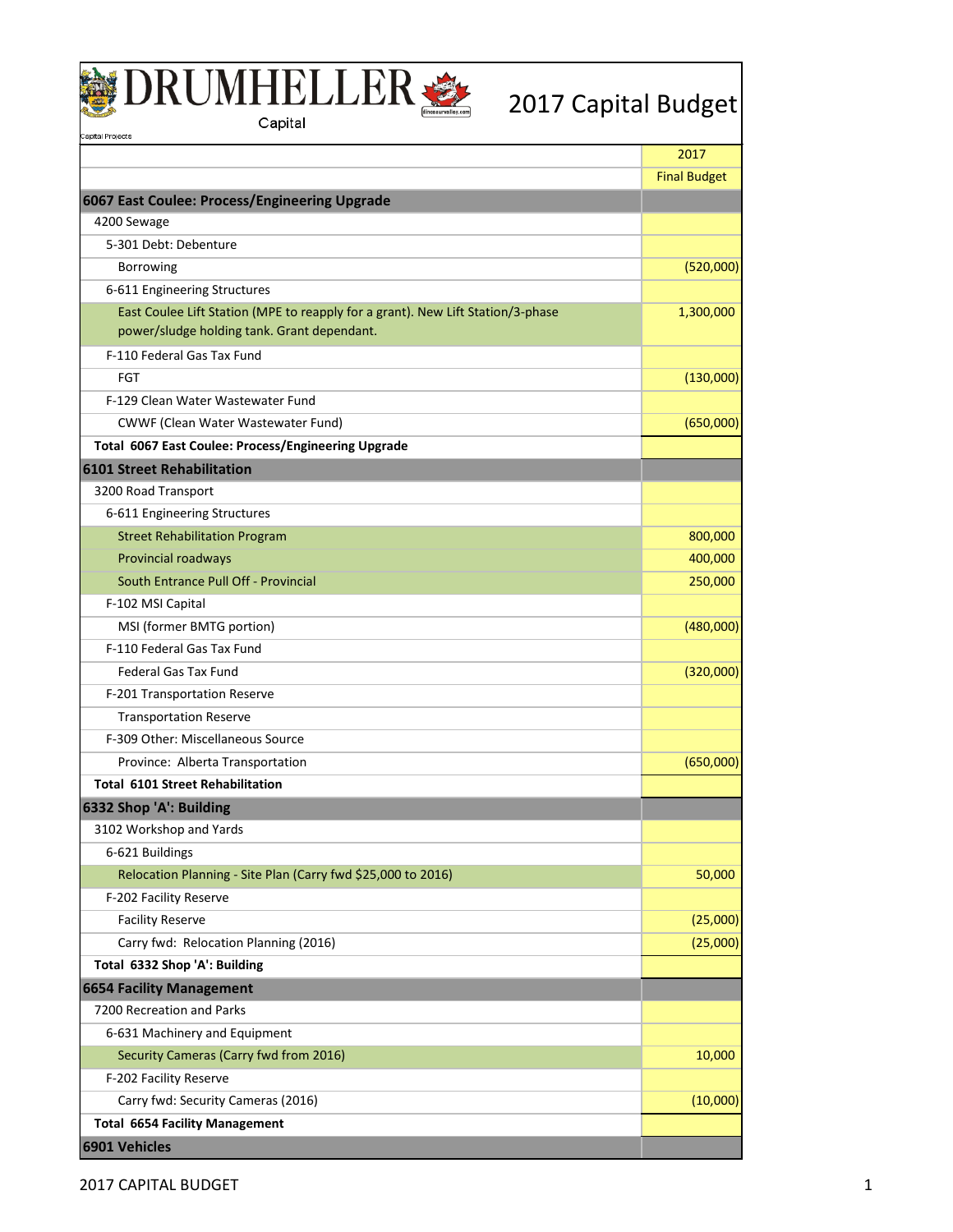

| apital Projects                                                            |                     |
|----------------------------------------------------------------------------|---------------------|
|                                                                            | 2017                |
|                                                                            | <b>Final Budget</b> |
| 3100 Common Services                                                       |                     |
| 6-651 Vehicles                                                             |                     |
| Vehicles - Town Hall (Hybrid)                                              | 45,000              |
| F-203 Equipment Reserve                                                    |                     |
| <b>Equipment Reserve</b>                                                   | (45,000)            |
| <b>Total 6901 Vehicles</b>                                                 |                     |
| 7001 Bridges                                                               |                     |
| 3200 Road Transport                                                        |                     |
| 6-611 Engineering Structures                                               |                     |
| Suspension Bridge - Access required (Carry fwd \$25,000 from 2016)         | 35,000              |
| Bridge #11 - NEW (Carry fwd \$76,186 from 2016)                            | 1,300,000           |
| F-199 Miscellaneous Grants                                                 |                     |
| Strategic Transportation Infrastructure Program (STIP) - 75% Grant Funding | (975,000)           |
| F-201 Transportation Reserve                                               |                     |
| <b>Transportation Reserve</b>                                              | (258, 814)          |
| Carry fwd: Suspension Bridge (2016)                                        | (25,000)            |
| Carry fwd: Bridge #11 (2016)                                               | (76, 186)           |
| <b>Total 7001 Bridges</b>                                                  |                     |
| <b>7003 Airport Buildings</b>                                              |                     |
| 3301 Airport                                                               |                     |
| 6-621 Buildings                                                            |                     |
| <b>Fuel Cardlock</b>                                                       | 35,000              |
| F-202 Facility Reserve                                                     |                     |
| <b>Facility Reserve</b>                                                    | (35,000)            |
| <b>Total 7003 Airport Buildings</b>                                        |                     |
| 7007 Arena Improvements/Maintenance                                        |                     |
| 7203 Arena                                                                 |                     |
| 6-621 Buildings                                                            |                     |
| Light Replacement Program (Carry forward from 2016)                        | 50,000              |
| <b>Structure Review 2017</b>                                               | 15,000              |
| F-199 Miscellaneous Grants                                                 |                     |
| <b>TAME Grant</b>                                                          | (25,000)            |
| F-202 Facility Reserve                                                     |                     |
| <b>Facility Reserve</b>                                                    | 10,000              |
| Carry fwd: Light Replacement Program (2016)                                | (50,000)            |
| Total 7007 Arena Improvements/Maintenance                                  |                     |
| <b>7012 Information Services</b>                                           |                     |
| 1203 Computer Services                                                     |                     |
| 6-631 Machinery and Equipment                                              |                     |
| Network/Server                                                             | 20,000              |
| Vadim Software Upgrade (iCity RIM)                                         | 27,000              |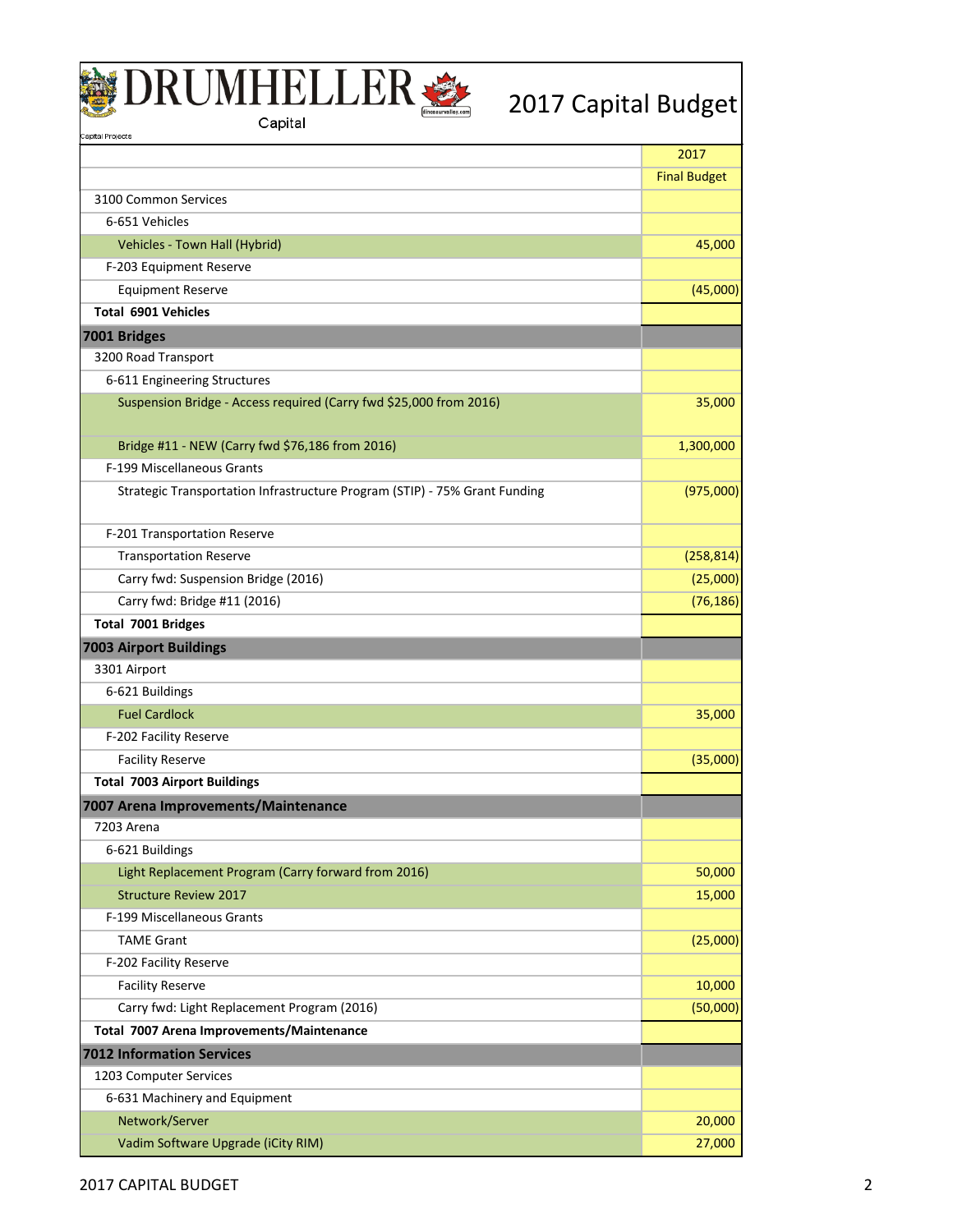

|                                                             | 2017                |
|-------------------------------------------------------------|---------------------|
|                                                             | <b>Final Budget</b> |
| <b>Microsoft Office Licensing</b>                           | 30,000              |
| F-203 Equipment Reserve                                     |                     |
| <b>Equipment Reserve</b>                                    | (77,000)            |
| <b>Total 7012 Information Services</b>                      |                     |
| 7013 300 Series Heavy Duty Trucks                           |                     |
| 3100 Common Services                                        |                     |
| 6-631 Machinery and Equipment                               |                     |
| Plow(s)                                                     | 23,000              |
| 6-651 Vehicles                                              |                     |
| 1 ton (+) truck/service body                                |                     |
| <b>Water Truck</b>                                          | 150,000             |
| F-102 MSI Capital                                           |                     |
| <b>MSI Capital</b>                                          | (150,000)           |
| F-203 Equipment Reserve                                     |                     |
| <b>Equipment Reserve</b>                                    | (23,000)            |
| Total 7013 300 Series Heavy Duty Trucks                     |                     |
| 7014 400 Series - Heavy Duty Equipment                      |                     |
| 3100 Common Services                                        |                     |
| 6-631 Machinery and Equipment                               |                     |
| Loader                                                      | 225,000             |
| Snow blade                                                  | 15,000              |
| F-102 MSI Capital                                           |                     |
| <b>MSI Capital</b>                                          | (210,000)           |
| F-306 Other: Trade-in Value                                 |                     |
| Trade-in Value: Loader                                      | (30,000)            |
| Total 7014 400 Series - Heavy Duty Equipment                |                     |
| 7016 600 Series Emergency Services - Fire                   |                     |
| 2301 Fire Protection                                        |                     |
| 6-651 Vehicles                                              |                     |
| Ladder Pumper                                               | 500,000             |
| F-102 MSI Capital                                           |                     |
| <b>MSI Capital</b>                                          | (500,000)           |
| Total 7016 600 Series Emergency Services - Fire             |                     |
| 7019 800 Series Hand Tools                                  |                     |
| 3100 Common Services                                        |                     |
| 6-631 Machinery and Equipment                               |                     |
| <b>Freeze Machine</b>                                       | 5,000               |
| F-203 Equipment Reserve                                     |                     |
| <b>Equipment Reserve</b>                                    | (5,000)             |
| Total 7019 800 Series Hand Tools                            |                     |
| 7021 Sanitary Sewage and Treatment Improvements/Maintenance |                     |
| 4200 Sewage                                                 |                     |
| 6-611 Engineering Structures                                |                     |

2017 CAPITAL BUDGET 3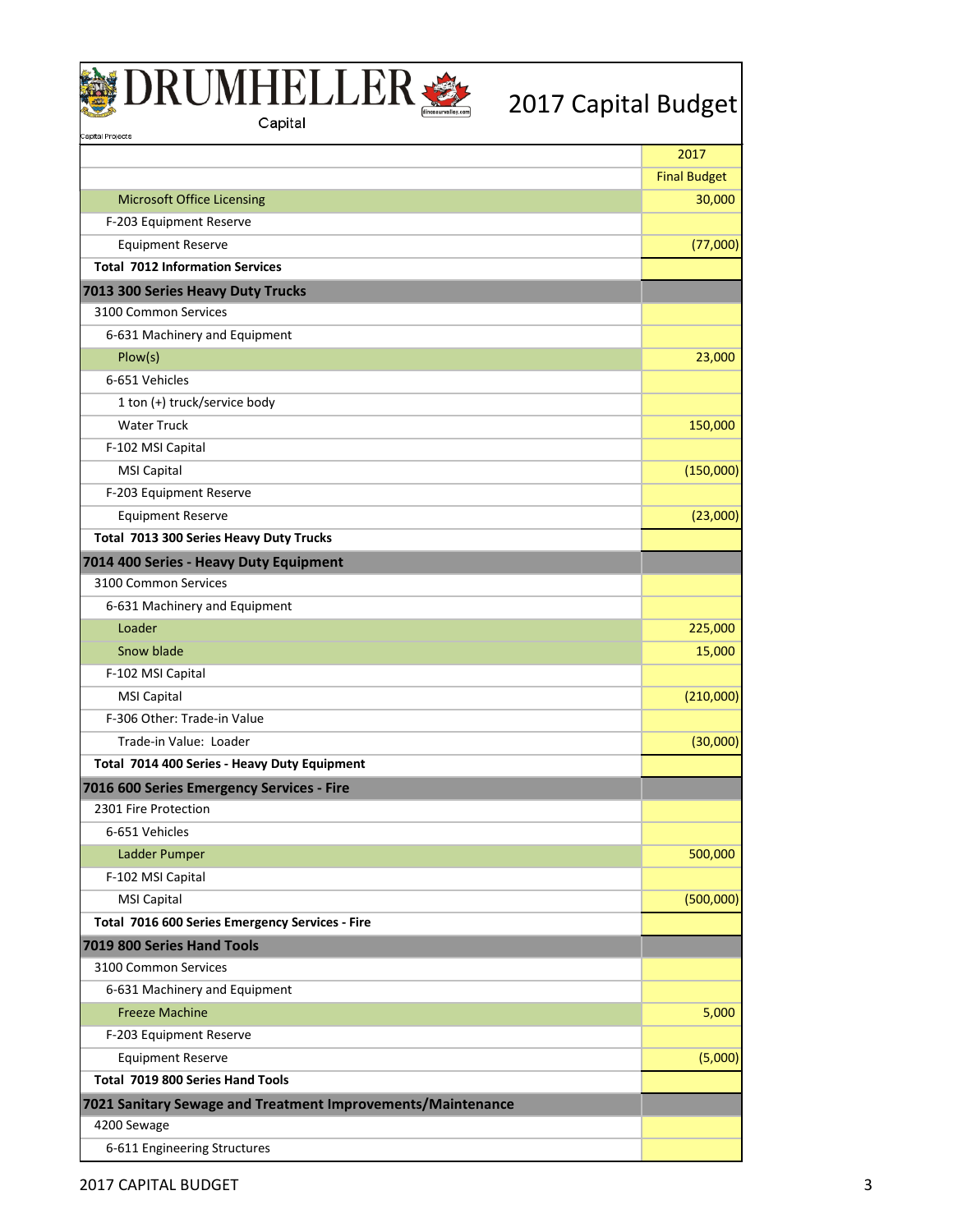

| Capital Projects                                                                                                                                                                                                                                      |                     |
|-------------------------------------------------------------------------------------------------------------------------------------------------------------------------------------------------------------------------------------------------------|---------------------|
|                                                                                                                                                                                                                                                       | 2017                |
|                                                                                                                                                                                                                                                       | <b>Final Budget</b> |
| Odor Control - Automated Odor Suppression System (Carry fwd \$17,340 from 2016)                                                                                                                                                                       | 60,000              |
| Nacmine Force Main Assessment/Repair - Replace sewer mains/lining (Carry fwd \$50,000<br>from 2016)                                                                                                                                                   | 75,000              |
| Liners for service connections. Several services done annually. Most are because of root<br>problems. Deflections have to excavated.                                                                                                                  | 60,000              |
| WWTP Optimization Upgrades (Carry fwd \$200,000 from 2016)                                                                                                                                                                                            | 200,000             |
| <b>SCADA Upgrade</b>                                                                                                                                                                                                                                  | 50,000              |
| F-207 Wastewater Reserve                                                                                                                                                                                                                              |                     |
| <b>WasteWater Reserve</b>                                                                                                                                                                                                                             | (177, 660)          |
| Carry fwd: Odor Control (2016)                                                                                                                                                                                                                        | (17, 340)           |
| Carry fwd: Nacmine Force Main (2016)                                                                                                                                                                                                                  | (50,000)            |
| Carry fwd: WWTP Optimization Upgraces (2016)                                                                                                                                                                                                          | (200,000)           |
| Total 7021 Sanitary Sewage and Treatment Improvements/Maintenance                                                                                                                                                                                     |                     |
| <b>7022 Water Treatment and Transmission</b>                                                                                                                                                                                                          |                     |
| 4100 Water Supply & Distribution                                                                                                                                                                                                                      |                     |
| 6-611 Engineering Structures                                                                                                                                                                                                                          |                     |
| Valves - Valve Replacements - Downtown Core                                                                                                                                                                                                           | 15,000              |
| SCADA (Supervisory Control and Data Aquisition) masterplan. MPE did a study on the<br>SCADA system and projected it would cost \$284,000 to upgrade the SCADA system.(2013).                                                                          | 25,000              |
| <b>PLC Replacement</b>                                                                                                                                                                                                                                | 25,000              |
| F-208 Water Reserve                                                                                                                                                                                                                                   |                     |
| <b>Water Reserve</b>                                                                                                                                                                                                                                  | (65,000)            |
| <b>Total 7022 Water Treatment and Transmission</b>                                                                                                                                                                                                    |                     |
| 7023 Water Treatment Upgrades                                                                                                                                                                                                                         |                     |
| 4105 Purification and Treatment                                                                                                                                                                                                                       |                     |
| 6-611 Engineering Structures                                                                                                                                                                                                                          |                     |
| Static Mixer and Piping. The mechanical mixer requires repairs every year. It is a 15HP<br>motor. Static mixer and Stainless Steel pipe for 10 feet will be required. The static mixer<br>requires no electrical power (Carry fwd \$38,600 from 2016) | 38,600              |
| F-208 Water Reserve                                                                                                                                                                                                                                   |                     |
| Carry fwd: Static Mixer (2016)                                                                                                                                                                                                                        | (38, 600)           |
| <b>Total 7023 Water Treatment Upgrades</b>                                                                                                                                                                                                            |                     |
| <b>7026 Communication Upgrades</b>                                                                                                                                                                                                                    |                     |
| 3100 Common Services                                                                                                                                                                                                                                  |                     |
| 6-611 Engineering Structures                                                                                                                                                                                                                          |                     |
| Repeaters - (Wayne Tower) (Carry fwd \$10,000 from 2016)                                                                                                                                                                                              | 10,000              |
| F-203 Equipment Reserve                                                                                                                                                                                                                               |                     |
| Carry fwd: Repeaters (Wayne Tower) (2016)                                                                                                                                                                                                             | (10,000)            |
| <b>Total 7026 Communication Upgrades</b>                                                                                                                                                                                                              |                     |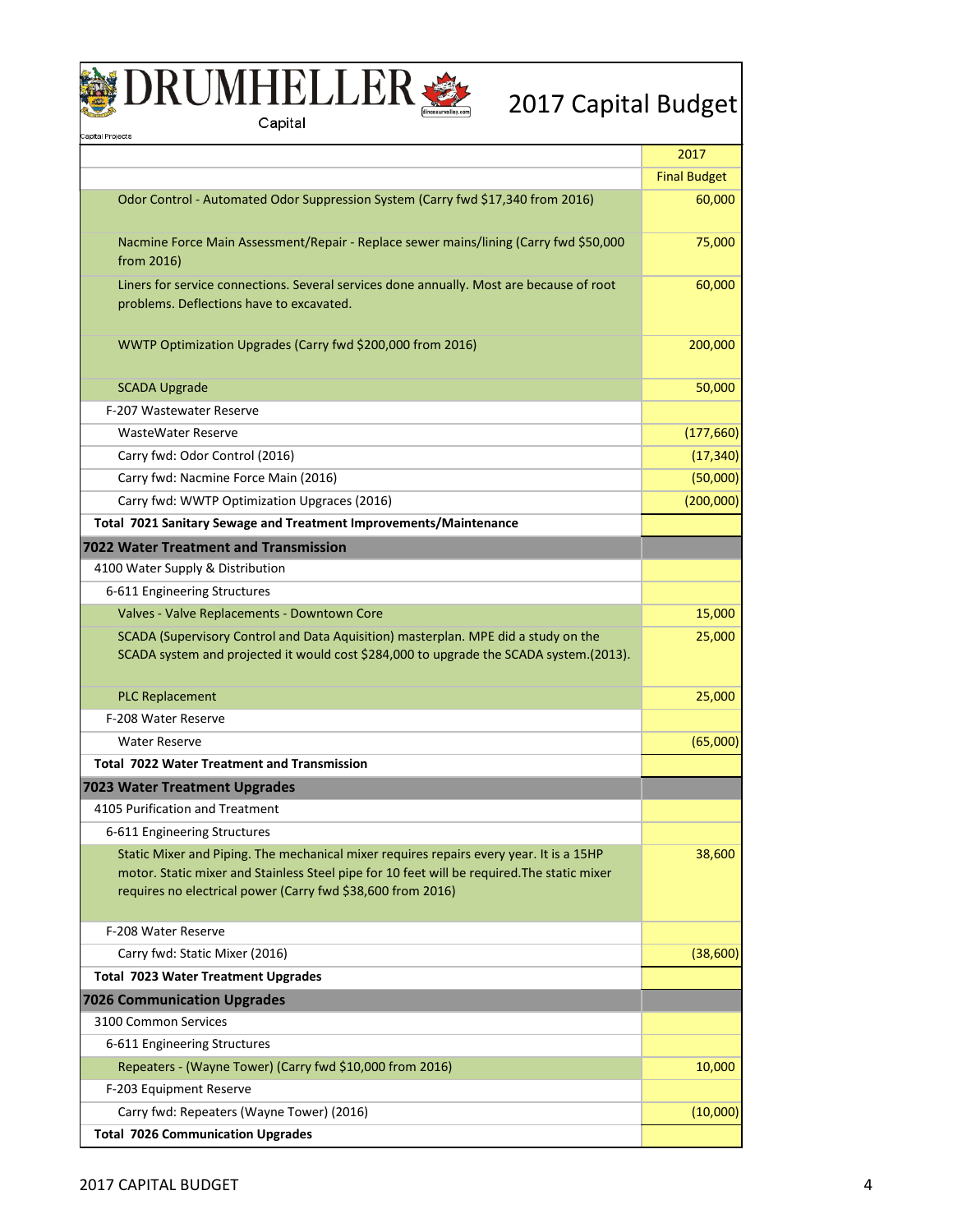

## 2017 Capital Budget

| Capital Projects                                                       |                     |
|------------------------------------------------------------------------|---------------------|
|                                                                        | 2017                |
|                                                                        | <b>Final Budget</b> |
| <b>7034 Community Facility</b>                                         |                     |
| 7400 Community Halls, Libraries                                        |                     |
| 6-621 Buildings                                                        |                     |
| <b>Fitness Equipment Replacement</b>                                   | 20,000              |
| <b>BCF Front Door Replacement</b>                                      | 20,000              |
| F-202 Facility Reserve                                                 |                     |
| <b>Facility Reserve</b>                                                | (20,000)            |
| F-203 Equipment Reserve                                                |                     |
| Equipment Reserve - Fitness Equipment                                  | (20,000)            |
| <b>Total 7034 Community Facility</b>                                   |                     |
| 7035 Photocopier                                                       |                     |
| 1201 General Administration                                            |                     |
| 6-631 Machinery and Equipment                                          |                     |
| Photocopier (Carry fwd \$10,000 from 2016)                             | 10,000              |
| F-203 Equipment Reserve                                                |                     |
| Carry fwd: Photocopier (2016)                                          | (10,000)            |
| Total 7035 Photocopier                                                 |                     |
| 7045 Water Treatment Plant - Building                                  |                     |
| 4105 Purification and Treatment                                        |                     |
| 6-621 Buildings                                                        |                     |
| HVAC - Exhaust fans/make up air units                                  | 60,000              |
| F-208 Water Reserve                                                    |                     |
| <b>Water Reserve</b>                                                   | (60,000)            |
| <b>Total 7045 Water Treatment Plant - Building</b>                     |                     |
| 7050 Street Light Replacement                                          |                     |
| 3203 Street Lighting                                                   |                     |
| 6-611 Engineering Structures                                           |                     |
| Replacement of Decorative Street Lights (Carry fwd \$20,000 from 2016) | 50,000              |
| F-201 Transportation Reserve                                           |                     |
| <b>Transportation Reserve</b>                                          | (30,000)            |
| Carry fwd: Decorative Street Lights (2016)                             | (20,000)            |
| <b>Total 7050 Street Light Replacement</b>                             |                     |
| 7052 WTP/WWTP Optimization                                             |                     |
| 4105 Purification and Treatment                                        |                     |
| 6-611 Engineering Structures                                           |                     |
| Optimize Declorination Process (Carry fwd \$16,300 from 2016)          | 16,300              |
| Engineering/Monitoring/Assessment (Carry fwd \$13,700 from 2016)       | 13,700              |
| <b>River Quality Monitoring Study</b>                                  | 20,000              |
| F-208 Water Reserve                                                    |                     |
| <b>Water Reserve</b>                                                   | (20,000)            |

2017 CAPITAL BUDGET 5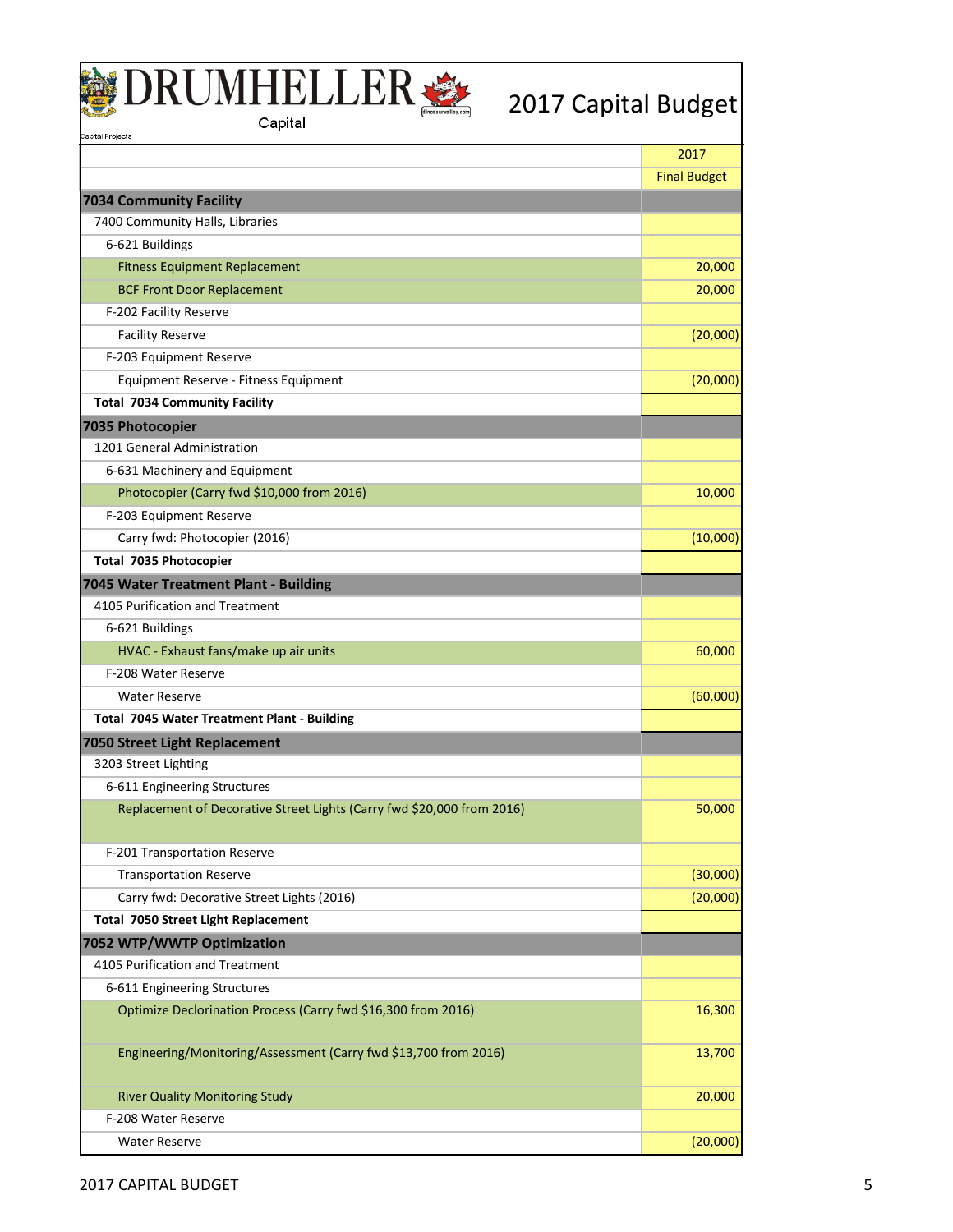

## 2017 Capital Budget

| Capital Projects                                                                                                                                    | 2017                |
|-----------------------------------------------------------------------------------------------------------------------------------------------------|---------------------|
|                                                                                                                                                     | <b>Final Budget</b> |
| Carry fwd: Optimize Declorination Process (2016)                                                                                                    | (16, 300)           |
| Carry fwd: Engineering/Monitoring/Assessment (2016)                                                                                                 | (13,700)            |
| Total 7052 WTP/WWTP Optimization                                                                                                                    |                     |
| <b>7061 Parks and Trailways</b>                                                                                                                     |                     |
| 7200 Recreation and Parks                                                                                                                           |                     |
| 6-611 Engineering Structures                                                                                                                        |                     |
| Washrooms - Hoodoos (SUBJECT TO FUNDING) (Carry fwd \$5,000 from 2016)                                                                              | 100,000             |
| Washrooms - Suspension Bridge (SUBJECT TO FUNDING)                                                                                                  | 100,000             |
| Little Tykes Playground (SUBJECT TO FUNDING)                                                                                                        | 47,000              |
| <b>Total 7061 Parks and Trailways</b>                                                                                                               | 247,000             |
| 7062 Cemetery                                                                                                                                       |                     |
| 5600 Cemeteries and Columbariums                                                                                                                    |                     |
| 6-611 Engineering Structures                                                                                                                        |                     |
| Phase 2 Concrete                                                                                                                                    | 25,000              |
| Phase 3 expansion- survey/site plan/elevations/earth work (Carry fwd \$49,000 from 2016)                                                            | 150,000             |
| F-202 Facility Reserve                                                                                                                              |                     |
| <b>Facility Reserve</b>                                                                                                                             | (126,000)           |
| Carry fwd: Phase 3 Expansion (2016)                                                                                                                 | (49,000)            |
| Total 7062 Cemetery                                                                                                                                 |                     |
| 7067 Infrastructure Study                                                                                                                           |                     |
| 3202 Roads and Streets                                                                                                                              |                     |
| 6-611 Engineering Structures                                                                                                                        |                     |
| Infrastructure Master Plan (Carry fwd: 23,770 from 2016)                                                                                            | 153,770             |
| F-102 MSI Capital                                                                                                                                   |                     |
| MSI Grant - Approved \$250,000.                                                                                                                     | (130,000)           |
| Carry fwd 2016                                                                                                                                      | (23, 770)           |
| Total 7067 Infrastructure Study                                                                                                                     |                     |
| 7072 Aquaplex Modernization - Zero Entry                                                                                                            |                     |
| 7200 Recreation and Parks                                                                                                                           |                     |
| 6-621 Buildings                                                                                                                                     |                     |
| CARRY FWD: Pool Upgrade - Gradual Entry (bulkhead, pool liner, deck flooring) - MSI<br>Approved \$600,000 (2015) - Carry fwd \$1,153,976 from 2016. | 1,153,976           |
| New Application 2016 - Pool Upgrade/Gradual Entry                                                                                                   | 500,000             |
| F-102 MSI Capital                                                                                                                                   |                     |
| <b>MSI Capital</b>                                                                                                                                  | (500,000)           |
| Carry fwd: Pool Upgrade (2016)                                                                                                                      | (1, 153, 976)       |
| Total 7072 Aquaplex Modernization - Zero Entry                                                                                                      |                     |
| 7073 Garbage Bins - Scanners                                                                                                                        |                     |
| 4300 Garbage Collection and Treatment                                                                                                               |                     |
| 6-631 Machinery and Equipment                                                                                                                       |                     |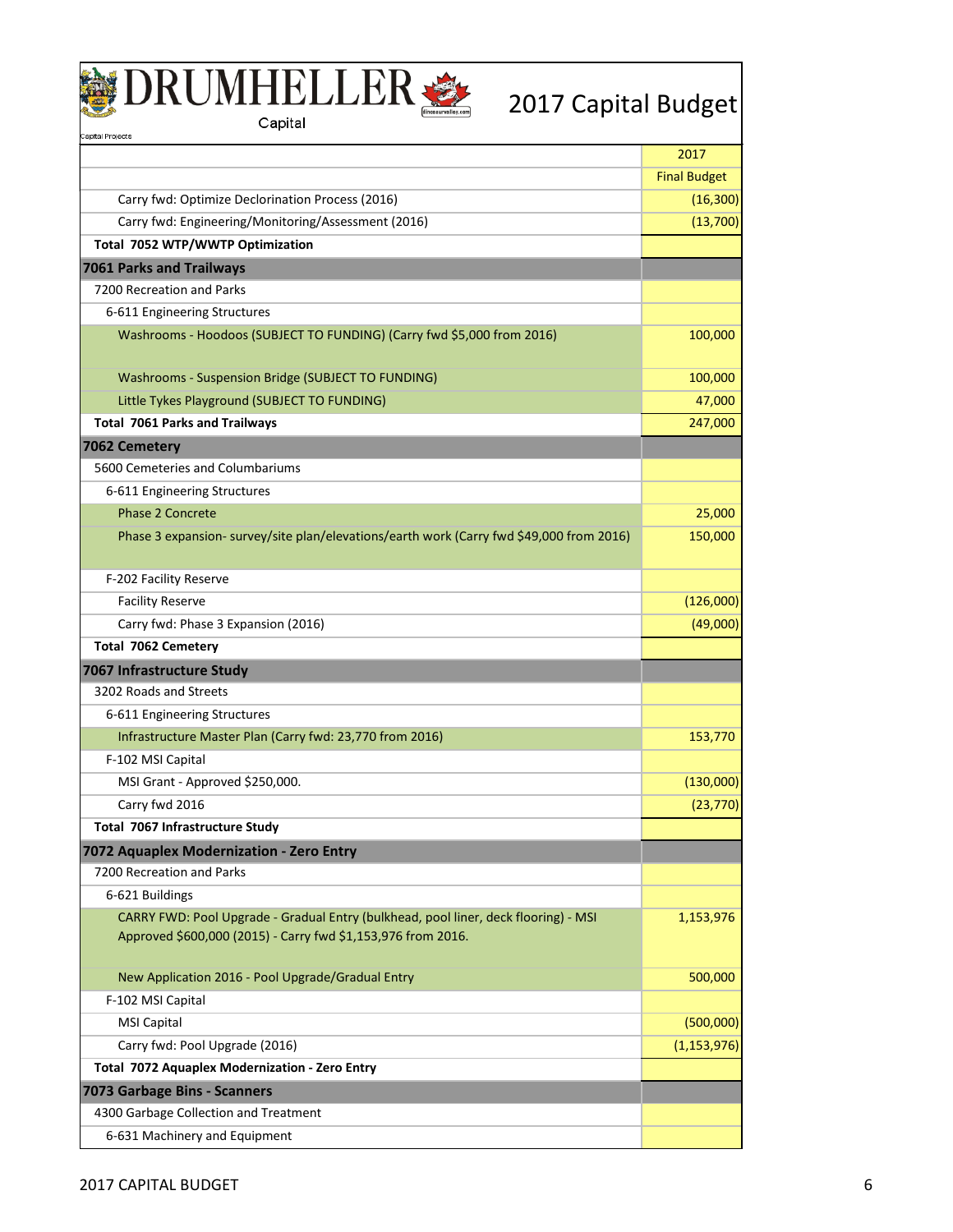

| ı |  |
|---|--|
|   |  |

|                                                                            | 2017                |
|----------------------------------------------------------------------------|---------------------|
|                                                                            | <b>Final Budget</b> |
| Garbage Bin - Scanners (Carry fwd \$12,450 from 2016)                      | 12,450              |
| F-203 Equipment Reserve                                                    |                     |
| Carry fwd: Garbage Bin Scanners (2016)                                     | (12, 450)           |
| <b>Total 7073 Garbage Bins - Scanners</b>                                  |                     |
| <b>7074 Septic Receiving Upgrade</b>                                       |                     |
| 4211 Sewage Collection - Drumheller                                        |                     |
| 6-621 Buildings                                                            |                     |
| Septic Receiving Upgrade (Carry fwd from 2016)                             | 45,000              |
| F-202 Facility Reserve                                                     |                     |
| Carry fwd: Septic Receiving Upgrade (2016)                                 | (45,000)            |
| <b>Total 7074 Septic Receiving Upgrade</b>                                 |                     |
| <b>7077 Beautification</b>                                                 |                     |
| 7200 Recreation and Parks                                                  |                     |
| 6-611 Engineering Structures                                               |                     |
| Beautification/Signage (Carry fwd \$151,750 from 2016)                     | 151,750             |
| F-201 Transportation Reserve                                               |                     |
| <b>Transportation Reserve</b>                                              | (20,000)            |
| Carry fwd: Beautification/Signage (2016)                                   | (131,750)           |
| <b>Total 7077 Beautification</b>                                           |                     |
| 7078 Trailways - New Pavement                                              |                     |
| 7200 Recreation and Parks                                                  |                     |
| 6-611 Engineering Structures                                               |                     |
| <b>New Trail Development</b>                                               | 23,000              |
| F-201 Transportation Reserve                                               |                     |
| <b>Transportation Reserve</b>                                              | (23,000)            |
| Total 7078 Trailways - New Pavement                                        |                     |
| 7079 Flood Mitigation - Berm (East Midland/Newcastle - 17ACRP008)          |                     |
| 2400 Emergency Measures and Disaster Services                              |                     |
| 5-301 Debt: Debenture                                                      |                     |
| Debenture                                                                  | (519,000)           |
| 6-611 Engineering Structures                                               |                     |
| Berm - East Midland/Newcastle - 17ACRP008                                  | 3,730,000           |
| F-128 AB Community Resilience Program Grant                                |                     |
| AB Community Resilience Program Grant                                      | (3,211,000)         |
| Total 7079 Flood Mitigation - Berm (East Midland/Newcastle - 17ACRP008)    |                     |
| 7080 Flood Mitigation - Berm (Central Drum - 2 St W to 5 St E - 17ACRP011) |                     |
| 2400 Emergency Measures and Disaster Services                              |                     |
| 5-301 Debt: Debenture                                                      |                     |
| Debenture                                                                  | (497, 400)          |
| 6-611 Engineering Structures                                               |                     |
| Berm - Central Drum - 2 St W to 5 St E - 17ACRP011                         | 3,700,000           |
| F-128 AB Community Resilience Program Grant                                |                     |
| AB Community Resilience Program Grant                                      | (3,202,600)         |